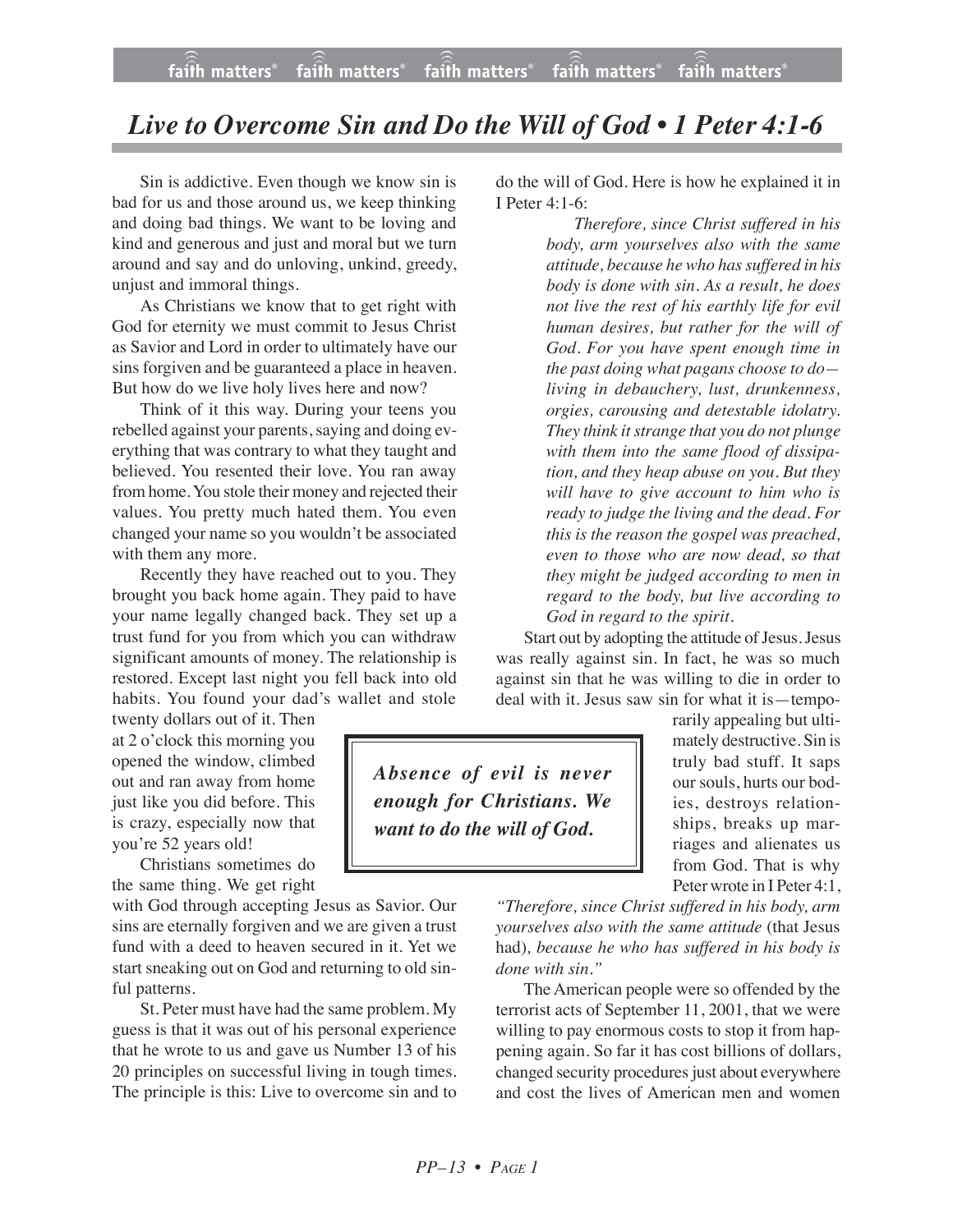## **faith matters® faith matters® faith matters® faith matters® faith matters®** ))) ))) ))) ))) )))

soldiers. Our attitude is that we will pay any price and suffer any pain to stop terrorism. We just don't want our lives controlled by terrorism ever again.

Jesus felt even more strongly against sin. He hates sin and hates what sin does to people. He was willing to die on the cross to stop sin. There is no doubt about his attitude toward sin.

If we really want to break a sin habit, the place to start is by hating the sin the way Jesus hates sin. No rationalization. No justification. No calling it by a nicer name. No more excuses. Just call sin "sin" and hate it the way Jesus hates it.

Jesus' attitude led to Jesus' action. He suffered in order to stop sin. When Christians have Jesus' attitude we may suffer as well. In Jesus' case suffering turned out for enormous good. The same thing can happen with us.

The Bible teaches that all suffering in this world is because of sin. Sin is like a virus that has permeated everyone and everything. In computer language, it has corrupted every file and every program in the entire human network.

If there were no sin we wouldn't have wars, racism, injustice, poverty, cancer, divorce, immorality, substance addiction, crime or anything evil in our world. We all suffer every day of our lives because of the pervasive contamination of sin either directly or indirectly.

When we adopt the attitude of Jesus toward sin we are done with it. That doesn't mean we are instantly perfect and stop all sinning. But it does mean that every time we suffer from sin we are more convinced we don't want anything more to do with sin.

When you go through a divorce, are mistreated at work, are the victim of a crime or are in pain from an illness—hate the sin that is behind it all. Just as Jesus' suffering fought against sin, let our suffering shape our attitudes and turn us against sin. The practical side of this isn't easy to say but it is true: Our suffering helps us overcome sin because the more we suffer the more we want nothing to do with the sin that is behind all suffering. It is a positive benefit of suffering.

Some people don't adopt Jesus' attitude toward sin. When they suffer they aren't turned off by sin, they are turned against God. They don't sin less; they sin more. They don't get better; they get worse.

Just as Jesus' suffering fought against sin, may your suffering fight against sin: *". . . since Christ suffered in his body, arm yourselves also with the same attitude, because he who has suffered in his body is done with sin."*

Less sin is good, but it's not good enough. Even if we could get rid of all the bad stuff in our lives so what? All that does is bring us up to zero and who wants life's total to be zero? The real goal of life should be to do good . . . to do the will of God. So Peter writes in I Peter 4:2, "*As a result,* (the Christian) *does not live the rest of his earthly life for evil human desires, but rather for the will of God."*

Peter talks about the rest of our earthly lives and raises the question of what we're going to do with them. Recently I read about an internet website that will calculate how long you are going to live. You go to the site and answer a series of questions about age, gender, health and whether or not you smoke, drink, exercise, etc. The site then calculates when you are going to die and provides a countdown service that you can keep running. Of course, the website can't be exact nor does it take into consideration auto accidents, Category 5 tornadoes or undiagnosed diseases. But, you get the idea. I'm told that it is a little disconcerting to watch the remaining minutes, hours and days of your life click away. The truth in this is that we all have a limited amount of time left and need to decide what to do with it.

The New Testament says not to fill what time you have left with living out evil desires. Do something good with whatever you have left. Absence of evil is never enough for Christians. We want to do the will of God. The Old Testament prophet Micah asked and answered the question of what God wants us to do in Micah 6:8: *"And what does the LORD require of you? To act justly and to love mercy and to walk humbly with your God."* Hooray for those who avoid sin. But never stop there. Do good. Act justly. Love mercy. Be humble before God.

What "good" would God like to have happen in your life? What would please God where you work or go to school? What would be God's will for your neighborhood? If God could have anything happen to the poor people where you live,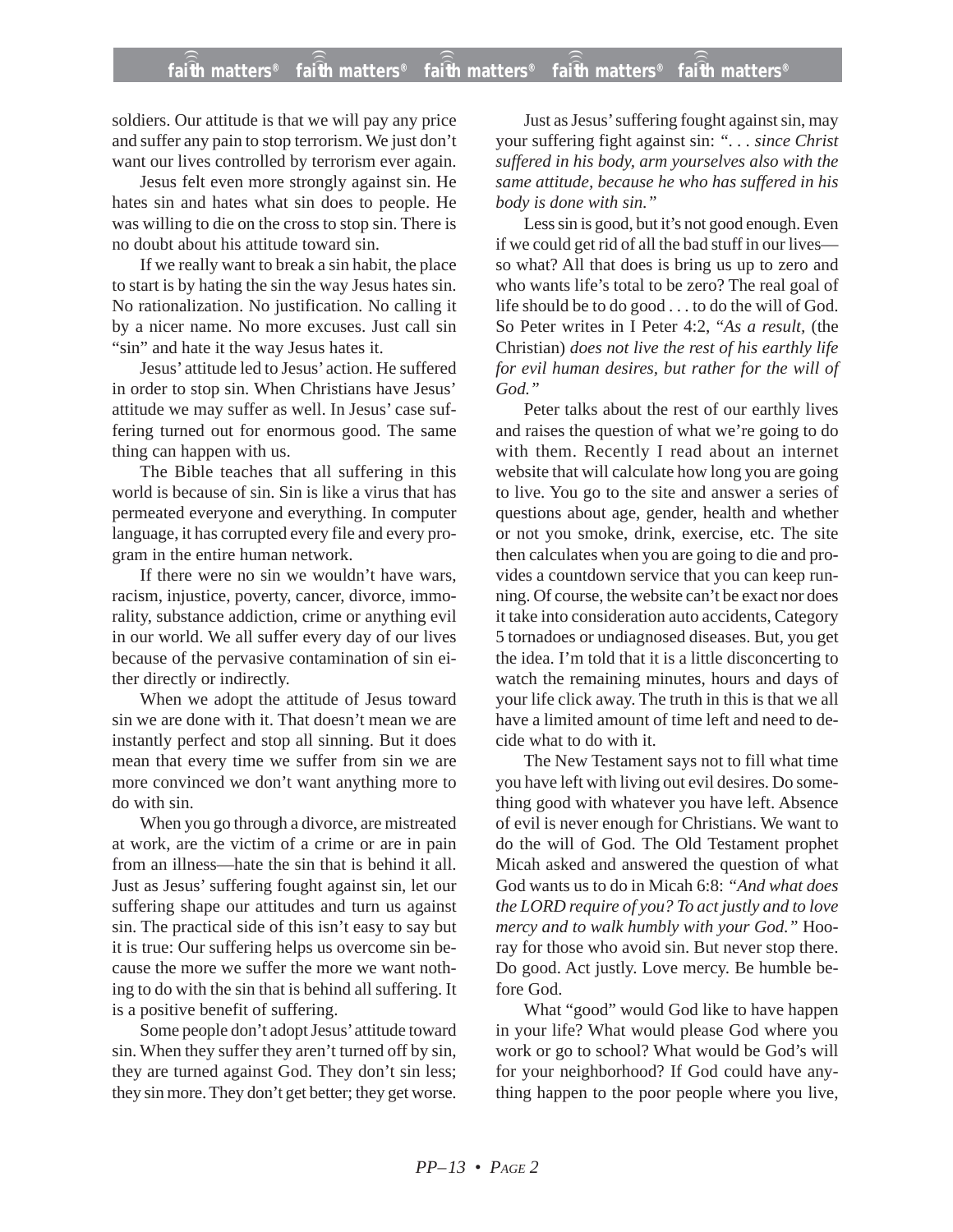## **faith matters® faith matters® faith matters® faith matters® faith matters®** ))) ))) ))) ))) )))

what would that be? What is God's dream and how could you make it come true? Answer those questions and then say, "God, with whatever is left of the reducing number of days and hours that are mine I will commit to do what you want done." As the clock of life ticks down, the Christian *"does not live the rest of his earthly life for evil human desires, but rather for the will of God."*

Peter writes on, tackling a problem faced by every biblical writer, and that is dealing with the tension between stating the principle and giving specifics. If only the principle is stated then some people ignore it. If specifics are listed some people get legalistic and argumentative. Let me give you some examples.

From the beginning of the Bible God taught a Sabbath principle of one day of rest. Many people ignored it and worked seven days a week, so God gave a commandment (one of the top Ten) to keep the Sabbath day holy. Then people want to know if that's midnight-to-midnight or sunset-to-sunset. And, what if your cow gets sick? Is it okay to help your cow on our day off? So, Jesus didn't ratify the Sabbath commandment in the New Testament. Then people started working seven days a week again. The argument moved away from the principle to the specific.

The same thing happened with money. God blessed us and he wants us to be generous in blessing others. God wants us to give money to him

and his cause. Legalists wanted to know how much and God said 10%. Then they insisted on knowing if that is 10% of the gross or the net. Come on! Let's just be generous to God!

Then there is the topic of sex. God wants us to enjoy sexual relations within

a marriage relationship. The principle of morality is clear and powerful. But we want to know exactly how far we can go without getting married. Is significant physical intimacy okay or do we have to limit it to holding hands? God wants us to have a heart for him and his will that causes us to pursue sexual purity that pleases God. It's not all that hard to figure out.

Peter fleshes out the principle of living to overcome sin and do the will of God in I Peter 4:3-6:

> *For you have spent enough time in the past doing what pagans choose to do—living in debauchery, lust, drunkenness, orgies, carousing and detestable idolatry. They think it strange that you do not plunge with them into the same flood of dissipation, and they heap abuse on you. But they will have to give account to him who is ready to judge the living and the dead. For this is the reason the gospel was preached even to those who are now dead, so that they might be judged according to men in regard to the body, but live according to God in regard to the spirit.*

So Peter gets specific. But don't read this like a legal contract or a criminal code. He is telling his readers that many of them used to live like pagans. They remembered it well. They went to lots of parties where they were drunk, sexually promiscuous and totally wild. They were out of control. The term "detestable" refers to behavior that was illegal even under Roman law and Roman laws could be pretty loose when it came to sex, alcohol and violence.

Peter is telling us not to live like that. Just don't be like that. Stay sober. Be moral. Quit the wild stuff. Most of his readers then and most Christians

> now know exactly what he meant.

But what about the old party buddies, those we used to do all this with? They are going to think something is wrong with us. To them it is strange not to lust and drink and run wild. Who do you

think you are? Don't you want to be cool? Don't you want to have fun?

Pagan friends can actually get abusive. They say mean things, play dirty practical jokes and start rumors because they can't stand the idea of someone adopting a different lifestyle from theirs. And this hurts us. We feel rejected. We want to be friends. After all, they may be our lifelong bud-

*We don't want to be left out when our gang goes partying. So we must decide what we are going to do.*